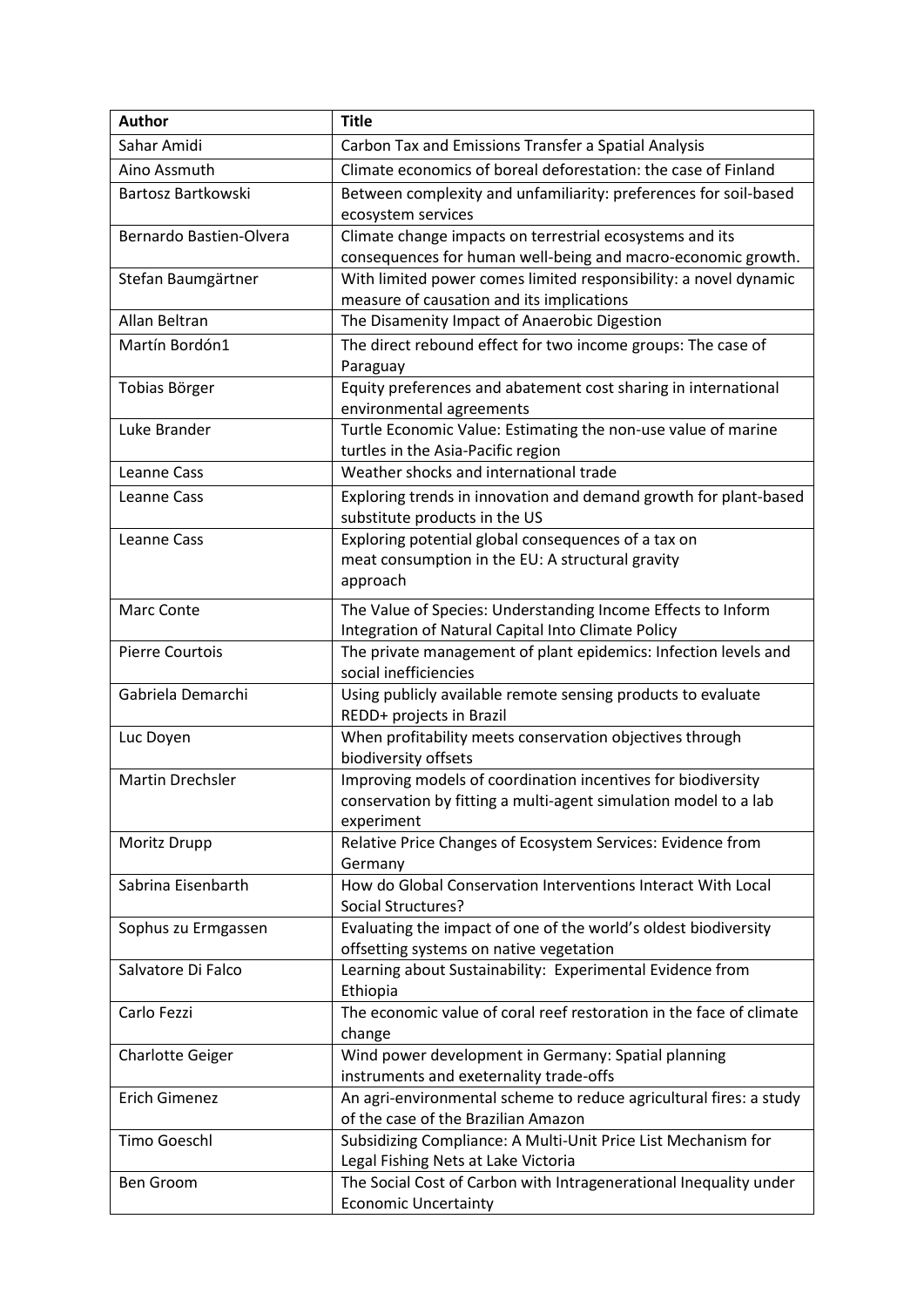| Ben Groom             | The social value of offsets                                       |
|-----------------------|-------------------------------------------------------------------|
| Irmelin S Helgesen    | Welfare implications of climate change for reindeer herding Saami |
|                       | in northern Sweden and Norway - a bioeconomic model               |
| Yacouba Kassouri      | Well-being and the Environment: A two-step approach to value      |
|                       | multiple, spatially-heterogeneous public goods                    |
| Claudia Kelsall       | A Tractable Model of Renewable Resource Management with           |
|                       | Insurance                                                         |
| Peter King            | Willingness to pay for the colours, sounds, smells and ecological |
|                       | processes of forest biodiversity.                                 |
| Takahiro Kubo         | Spillover Impacts of Wildlife Trade Bans on Demand for Non-       |
|                       | banned Threatened Species: Evidence from Synthetic Difference-    |
|                       | in-Differences                                                    |
| Paul Lehmann          | The opportunity cost of binary                                    |
|                       | land-use restrictions for renewable energy deployment             |
| Jussi Lintunen        | Mechanisms for Additional Forest Management Carbon                |
|                       | Sequestration                                                     |
| Zhaoyang Liu          | Spatially coordinated conservation auctions: a framed field       |
|                       | experiment                                                        |
| <b>Adrian Lopes</b>   | An Organized Crime Model of Illicit Trade in Pangolin Scales and  |
|                       | Elephant Ivory                                                    |
| Itsaso Lopetegui      | An efficient portfolio approach towards ecosystem-based fisheries |
|                       | governance in EU                                                  |
| Maria Loureiro        | Environmental and cultural ecosystem services valuation in post-  |
|                       | fire risk assessments                                             |
| Amelie Luhede         | The value of monitoring information for water quality             |
|                       | management                                                        |
| Tiziana Luisetti      | Blue carbon: an opportunity for a 'new normal' sustainable        |
|                       | economic growth                                                   |
| David Maddison        | Another Look at the Impact of Climate Change on Mexican           |
|                       | Agriculture                                                       |
| Jenni Miettinen       | Strip harvesting in drained boreal peatlands when climate impacts |
|                       | and water quality matter                                          |
| <b>Thiago Morello</b> | The effect of fire-induced forest-degradation on rain-fed water   |
|                       | supply: a causal inference analysis of the case of the Brazilian  |
|                       | Amazon                                                            |
| Julia Naime           | Will peer punishment protect tropical forests? Multi-country      |
|                       | experimental evidence                                             |
| Frikk Nesje           | Early warning of tipping points improve management but may        |
|                       | encourage risk taking                                             |
| Lea Nicita            | What is the Value of Agrobiodiversity?                            |
| Paula Pereda          | Land organization effects on the economic incentives to           |
|                       | deforestation                                                     |
| <b>Martin Quaas</b>   | Love of Variety and the Long-Term Welfare Effects of Trade in     |
|                       | Open-access Renewable Resources                                   |
| Nicolas Quérou        | Common-pool resource management and risk                          |
|                       | perceptions                                                       |
| Daniele Rinaldo       | Scenes from a Monopoly: Quickest Detection of Ecological          |
|                       | Regimes                                                           |
| Germán Sánchez        | Farmland economic value and the sustainability of a bird          |
|                       | community: A trade-off quantification of the Lleida Plain         |
| André Sant'anna       | Land Grabbing and Deforestation in the Brazilian Amazon           |